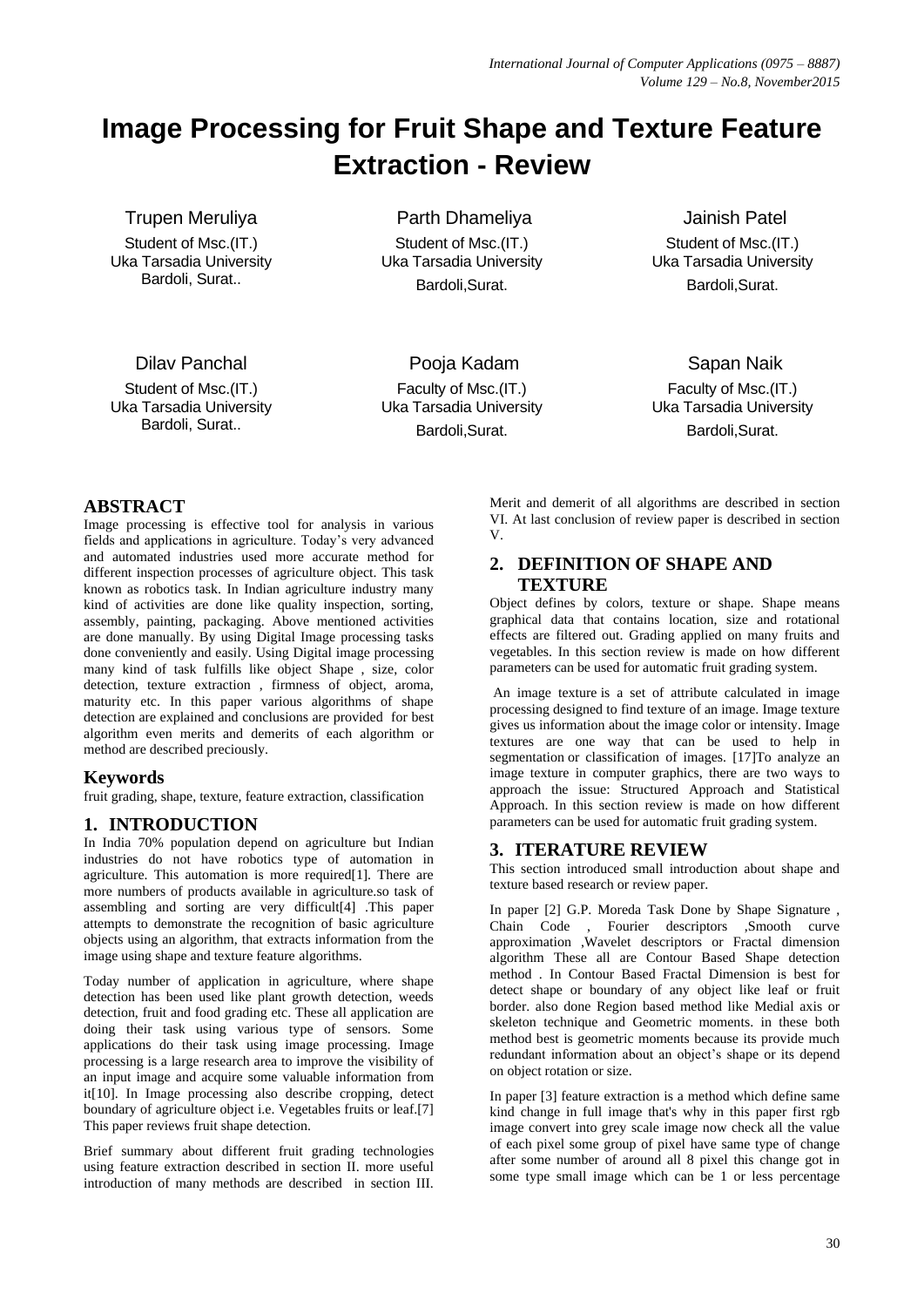from full image this small images join with each other and create one big image is called texture of this image.

In paper [4] Hui Zhang\* done image segmentation using region based method. Images divide into number of block of pixel 4\*4 . Now this block divide in 2\*2 so it's again divide into 4 new block and each 4 block have first pixel value. Thus this 4 value represent by 2\*2 means at last block of 16 pixel convert into 4 pixels. These perform on full image so each block has some same value. So it's called as texture of images and it's done very fast.

This Paper [5] shape normally evaluated by considering size, shape, color, freshness and finally the absence of visual defects. This review shows the main applications of shape analysis on agricultural products. And have such relationships with shape like (1) genetic (2) conformity and condition ratios (3) products characterization (4) product sorting and finally (5) clone selection.

Paper[5] contain shape detection method like Objects Ratios and Shape Indices , Outline-Based Methods , Multivariate Analyses. In this three method outline based method provide 94% output.

In paper [6] Stan Sclaroff, Member, IEEE, and Lifeng Liu discuss a method for deformable shape detection and shape recognition is described. Deformable shape templates are used to partition the image into a globally consistent interpretation determined by the minimum description length principle. Segmentation using traditional low-level image-processing technique. The system is implemented and tested in color segmentation uses 2D shape models and global information. In this paper [6] include two stages over segmentation using traditional region segmentation algorithm that's followed by deformable model based evolution and the statistical shape model is used to prior probabilities on global for each object of class.

In paper [7] shape detection task done by geometric shape detection there for in paper fuzzy logic are used . Image converted into grey scale image and find boundary of object using chain code. And find area of object. Now find clockwise and anticlockwise inclination of object. Now find ratio of bounding box and take difference with object ratio. And based on remaining ratio choose shape. This fuzzy method provide more accurate output around 95% but one limitation is side of object .

In this paper [8] Slamet Riyadi, done shape detection on papaya fruit using otsu method. In this method noise remove using morphological technique. In this method boundary recognize using 4 connected pixel. In this algorithm shape classified into 4 different size .S(small), M(medium),L(large) ,XL(Extra-large) this classification done using MLP neural network. Thus this method provides 94% accuracy in shape detection.

In this paper [9] Pre defined Pattern is an arrangement of features that are defined by various characteristics of image such as shape, color and texture. Texture is an important part of image analysis. Paper contains study and review of many different techniques used for feature extraction and texture classification. The objective of study is to find technique or combination of techniques to reduce difficulty while increasing the accuracy of shape at the same time. Paper contains reviewing the three feature extraction methods: Gray Level Co-occurrence Matrix-GLCM, Local Binary Pattern-LBP and Gabor filter method-GFM. Also two classification methods KNN and SVM are used on the texture datasets Brodatz, CUReT, VisTex and OuTex for the experimental purpose.

This paper [10] contains image processing and pattern recognition techniques, which will be useful to analyze bioimages. It Means this paper does not provide their technical details, it will be possible to grasp their main tasks and typical tools to handle the tasks. In Paper introduces gray level transformation, binarization, image filtering, image segmentation, visual object tracking, optical flow and image registration. Image pattern recognition is the technique to classify an input image into one of the Pre-defined classes and also has a large research area. Paper contains two main modules, that is, feature extraction module and classification module. Throughout the paper, it will be emphasized that bio image is a very difficult target for image processing and pattern recognition.

In paper [11] kutiba nanna describe algorithm for mango detection.. This algorithm is depend on pre-processing operators of object images which contains moving to gray scale image, detecting edges, calculation of range between to edges. Starting morphology and converting to binary image. To take advantage of mango, they used Randomized Hough Transform algorithm to find potential places for mango in images. By using Back propagation Neural Network, they find mango from these potential places. The dataset used to implementing this paper is 70 RGB images captured of mango fruits on trees. As shown in results, in the case of clear fruit in input images, the detection rates up to 96.26% while it decreases in the case of partially covering or overlapping.

Paper [12] contain shape based technique using hybrid Fourier descriptors (FD) and spatial domain analysis (SDA) is described in this paper. Shape boundary representative: 1.complex-valued signature (CVS) or real-valued signature(RVS) are used for boundary detection where cvs divided in two types (i) centered based complex coordinates and (ii) non-centered based complex coordinates The fruit shape recognition uses the shape boundary in recognizing the fruit while color information obtained from the extracted redgreen-blue color scheme during training process artificial neural network (ANN) system is used in the recall phase in accurately detecting the color of such a fruit. ANN has been used for color sorting and identification. The two results are then combined using logic gates system. Highest classification accuracy of 99.1% was obtained in this work.

In paper [13] experimental fruit data are chosen and collected as a fruit database. Experiment results show that average accuracy can be achieved more than 90%.There are two approach- In first method tries to distinguish between two different images by extracting features related to the intensity among pixels and their neighbors. Second approach is to retrieve the variances of intensity between pixels. To enhance further, different features of color, shape, texture and size are combined together to improve the performance of the detection. Using color, shape and size-based features combined together to increase the accuracy of recognition. So accuracy up to 90% has been achieved. There are two processes that are used in the proposed method, which are training and classification.

1.system first performs background subtraction and then creates a feature database that contains the extracted features of all the fruits that are used as a training set

2.The code-transformer will produce a code that will be used as a key to search the database.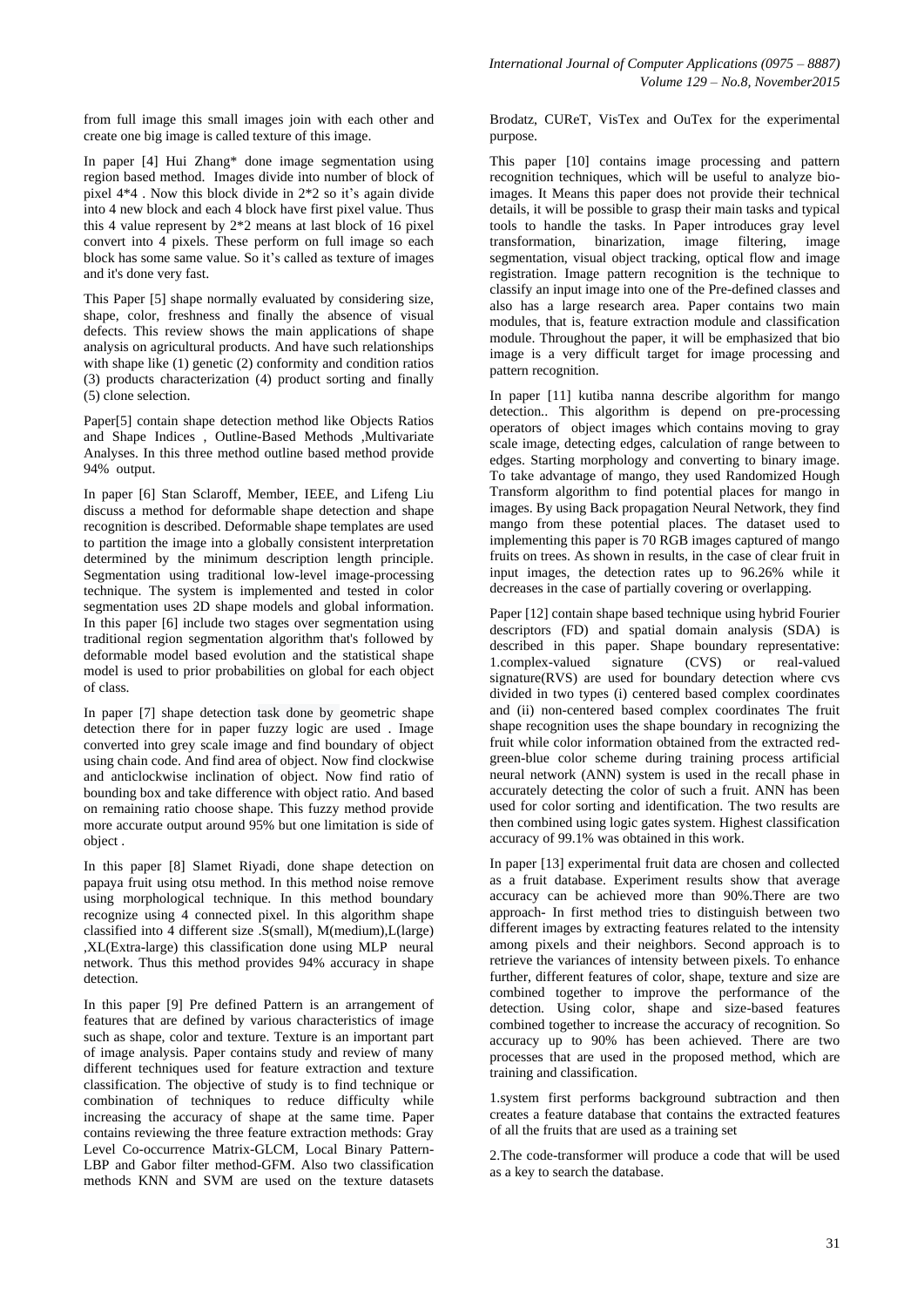In paper [15] Li Liu and Paul W. Fieguth, Members are done texture classification based on random projection, suitable for large texture database applications. A small set of random features is extracted from local image patches. After that process the random features are embedded into a bag-ofwords model to perform texture classification. This approach is totally different from traditional approach. In this paper experiments on each of the CUReT , the Brodatz, and the MSRC databases, comparing the proposed approach to four state-of-the-art texture classification methods: Patch, Patch-MRF, MR8, and LBP. In this paper show that We show that approach leads to significant improvements in classification accuracy and reductions in feature dimensionality.

In paper [16] many methods are available for identify objects have been proposed by several researchers. Commonly, the methods did not capture color information, because color was not recognized as an important aspect to the identification. In this paper, shape and vein, color, and texture features were incorporated to classify a Objects. In this paper, a neural network called Probabilistic Neural network (PNN) was used as a classifier. The experimental result shows that the method for classification gives average accuracy of 93.75% when it was tested on Flavia dataset, that contains 32 kinds of plant leaves. It means that the method gives better performance compared to the original work. This paper are many methods include that Shape Features , Color Features, Vein Features, Texture Features -Feature Normalization

In this paper [19], Shape is an attribute that affects the performance of many fruit quality sensors. Shape comparison and classification can be defined as the systematic arrangement of shapes within a database, based on some similarity criteria. These criteria are gathered in a similarity metric.

In paper [20] describe apple grading system on European standards. Here used 1000 images of apple as a huge database and estimated ground colour area of golden delicious and done classification of much method and provide 78% and 72% accuracy.

This section reviewed the study done by several researchers in the area of image categorization, fruits recognition, fruit classification, fruit disease identification using images. Fruit classification and fruit disease identification can be seen as an instance of image categorization. Most of the researches in the field of fruit recognition have considered colour and texture properties for the categorization.

### **4. MERITS AND DEMERITS OF ALGORITHMS.**

Below table introduce merits and demerits for shape or texture featured based algorithm which are discussed in articles are refers for write a literature review paper.

| <b>Methods</b> | <b>Merits</b> | <b>Demerits</b> | <b>Reference</b> |
|----------------|---------------|-----------------|------------------|
| Fractal        | 1) This       | 1) It is more   |                  |
| Dimension      | method        | expensive in    | $[1]$            |
| Technique      | provide       | computational   |                  |
|                | 94.56% of     | time and store  |                  |
|                | accurate      | in memory.      |                  |
|                | result.       | 2) Difficult to |                  |
|                |               | implement.      |                  |

| Circular<br>Hough<br>Transform<br>$(CHT)$ :                | 1) Easy<br>implementa<br>tion.<br>2) Easy to<br>recover<br>missing<br>data from<br>image.<br>3) More<br>effective in<br>remove<br>noise from<br>image.                | 1) Very difficult<br>for object<br>detection which<br>have more<br>attributes.<br>2) This method<br>not useful to<br>find length of<br>object                                                             | $[11]$ |
|------------------------------------------------------------|-----------------------------------------------------------------------------------------------------------------------------------------------------------------------|-----------------------------------------------------------------------------------------------------------------------------------------------------------------------------------------------------------|--------|
| Chain Code                                                 | 1) The<br>advantage<br>is easily<br>store in<br>storage.<br>2) Easy to<br>implement.                                                                                  | 1) Chain not<br>remove any<br>kind of noise.                                                                                                                                                              | $[7]$  |
| Ratios and<br>Shape<br>Indices                             | 1) The<br>major<br>advantage<br>of this<br>method<br>provide<br>much<br>accuracy in<br>fruit shape<br>detection.                                                      | 1) This method<br>must be as<br>reduce as<br>possible against<br>noise, i.e., they<br>must be the<br>same whichever<br>be the strength<br>of the noise in a<br>give range that<br>affects the<br>pattern. | $[5]$  |
| Outline<br>base<br>methods                                 | 1)This<br>method<br>namely<br>used for<br>detect any<br>kind of<br>curve<br>2)This<br>method<br>detect<br>shape with<br>having a<br>global<br>efficiency<br>of 93.2%. | 1) This method<br>used for only<br>shape outline<br>border.                                                                                                                                               | $[5]$  |
| Grey level<br>co-<br>occurrence<br>matrices<br><b>GLCM</b> | 1) This<br>method<br>provide<br>high<br>accuracy.<br>2) These<br>method is<br>useful in<br>motion<br>estimation<br>from video.                                        | 1) Very difficult<br>to implement.                                                                                                                                                                        | $[14]$ |
| Optimal<br>edge-based<br>shape                             | 1) This<br>enables to<br>localization                                                                                                                                 | 1) Here is<br>problem of<br>vehicle                                                                                                                                                                       | $[3]$  |